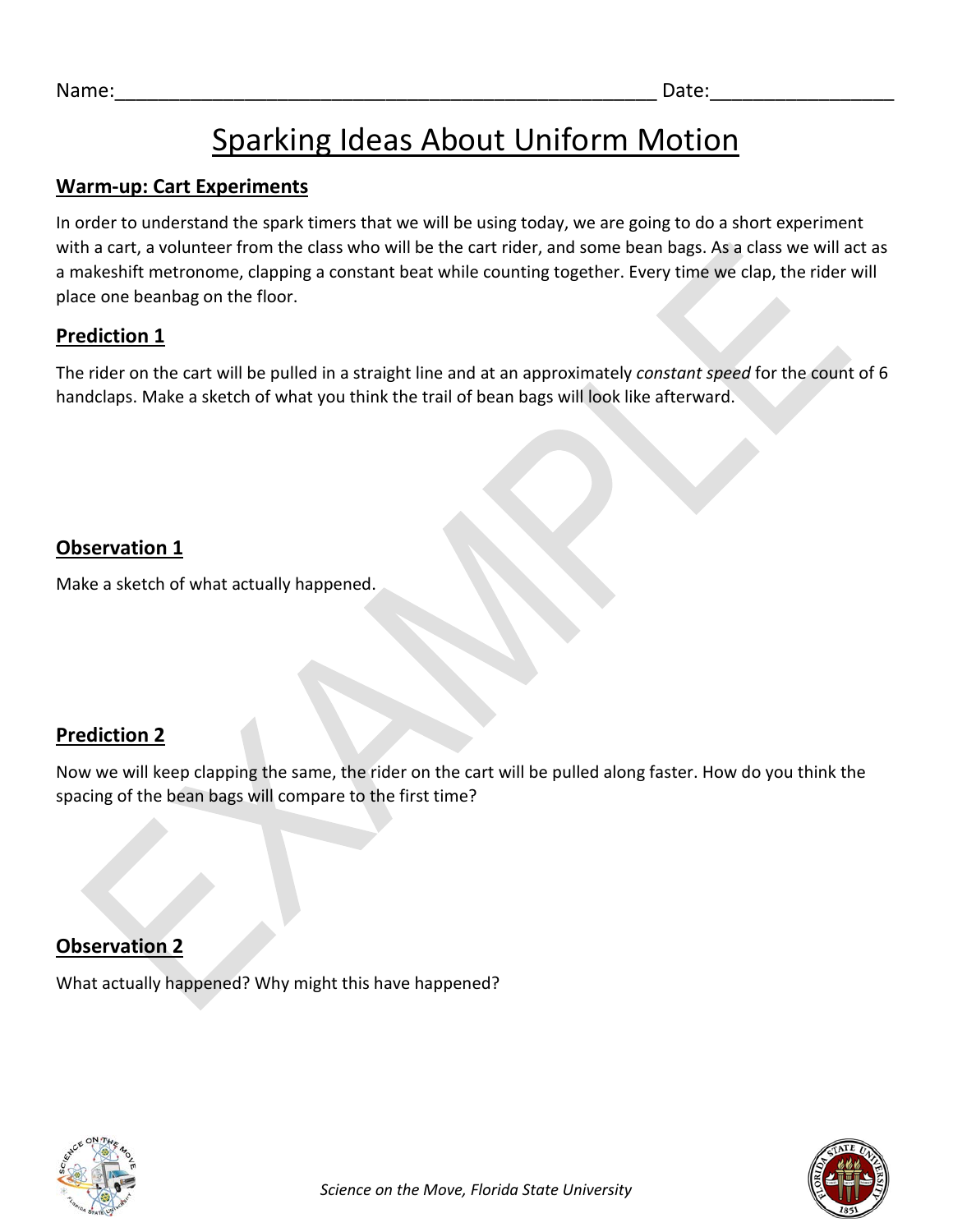#### **Procedures: What You Do**

#### **Data Collection**

- 1. Make sure the timer tape is shiny side up and that the spark timer is set to 10Hz.
- 2. Feed the timer tape through the spark timer following the arrow.
- 3. Tape the timer tape to the back of the car.
- 4. Make sure the car has a clear path and is aimed straight away from the timer.
- 5. Turn on the spark timer, THEN turn on the car.
- 6. Let the car pull the entire strip of tape through the spark timer.
- 7. Turn off the car and the spark timer.
- 8. Make sure your timer tape has spark marks on it! If not, ask for help. Do NOT reuse the tape.

#### **Data Analysis**

1. Hold your timer tape so the first (darkest) spark marks are on the left.



2. Using a ruler, **draw lines** across your timer tape (perpendicular to the edges) and through each pair of spark marks, starting from the left and working right.



3. **Label** each segment of your timer tape, 1 through 10 (it's ok if you have more than 10 segments but you may stop at ten for now).



4. **Cut** along the perpendicular lines that you drew in Step 2, making small strips of labeled paper. (If you have more than one timer tape, do one at a time to avoid mixing them up!)



5. **Glue** your strips of paper on the grid in sequential order to make a bar graph, starting from the left.



6. Remember to label the axis and give the graph a title!



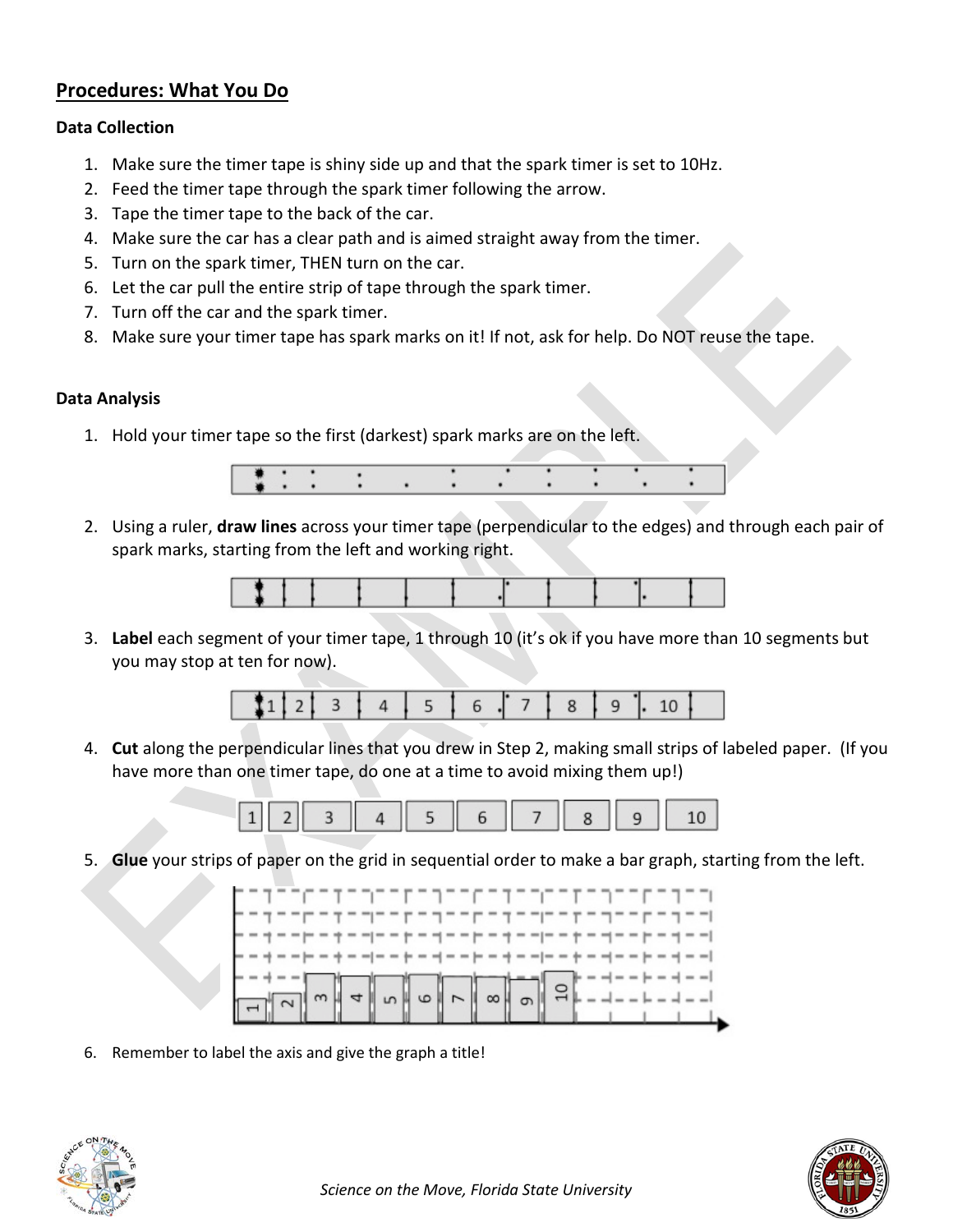# **Sparking Ideas About Uniform Motion - Results**